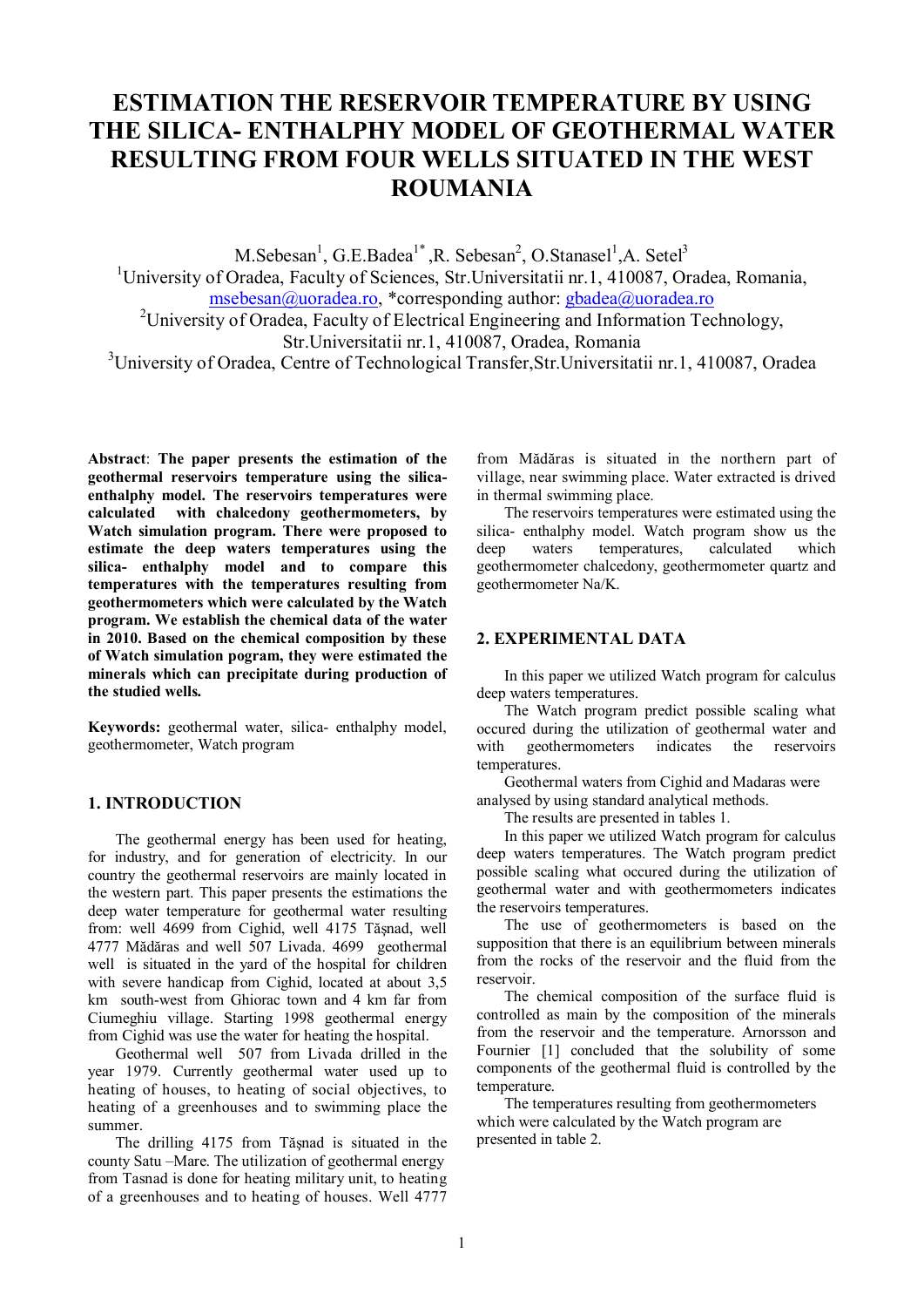| Chemical<br>Characteristics | Well<br>Cighid 4699 | Well<br>Madaras 4777 |
|-----------------------------|---------------------|----------------------|
| pH                          | 8,0                 | 7,2                  |
| $Na+$                       | 1205                | 1490                 |
| $\mbox{K}^+$                | 10,2                | 22,5                 |
| $Ca^{2+}$                   | 19,1                | 8,4                  |
| $Mg^{2+}$                   | 3,3                 | 5,2                  |
| $Cl^{\dagger}$              | 743                 | 607                  |
| $SO_4^2$                    | 28                  | 160                  |
| HCO <sub>3</sub>            | 2150                | 2720                 |
| SiO <sub>2</sub>            | 48                  | 30,5                 |
| $Fe2+$                      |                     | 0,7                  |
| CO <sub>2</sub>             | 1550                | 1900                 |
| Mineralization              | 4295                | 5200                 |

**Table 1. Characteristics of geothermal water from Cighid, well 4699 and Madaras, well 4777 in mg/l, in 2010.** 

**Table 2. Temperatures resulted by Watch program calculations***.* 

| Well    | T (quartz) $^{\circ}$ C | T (chalcedony) $\degree$ C | $T(Na/K)$ °C |
|---------|-------------------------|----------------------------|--------------|
| Tasnad  | 86,5                    | 96,0                       | 39,8         |
| Madaras | 77,5                    | 95,6                       | 48,6         |
| Cighid  | 90,9                    | 104,5                      | 116,0        |
| Livada  | 150                     | 59,7                       | 289,9        |

Is noticed as temperature calculated by chalcedony geothermometer [2] is very close to the production temperature of majority geothermal waters than the values given by the other geothermometers.

Another way to estimate the reservoir temperatures is by using the silica-enthalpy mixing model [2]. On the strength of contained of silica from geothermal waters and of surface reservoir temperatures we caused the enthalpy for geothermal fluids.The results are presented in table 3.

It is assumed that the surface geothermal water is the result of mixing of hot geothermal water with cold water. The intersection point with the solubility curve for chalcedony gives the enthalpy of the deep hot water component and its temperature is obtained from steam tables, Model silica-enthalpy for wells: 4699 Cighid, 4175 Tăşnad, 4777 Mădăras and 507 Livada was presented in figures 1, 2, 3, and 4.

Table 3. Concentration SiO<sub>2</sub>, temperatures and **enthalpy of surface for wells from Cighid, Livada, Tasnad and Madaras.** 

| Well         | $SiO2$ (mg/l) | Temperature to<br>surface. <sup>o</sup> C | Enthalpy<br>[kj/kg] |
|--------------|---------------|-------------------------------------------|---------------------|
| Cighid 4699  | 43            | 80                                        | 335,2               |
| Livada 507   | 120           | 89                                        | 372,91              |
| Tasnad 4175  | 40,1          | $70 - 74$                                 | 297,49              |
| Madaras 4777 | 66,5          | 50                                        | 209,5               |
| Cold water   | 20            | 10                                        | 42                  |



**Fig. 1. Diagram of dissolve silica-enthalpy.**



**Fig. 2 Diagram of dissolve silica-enthalpy.**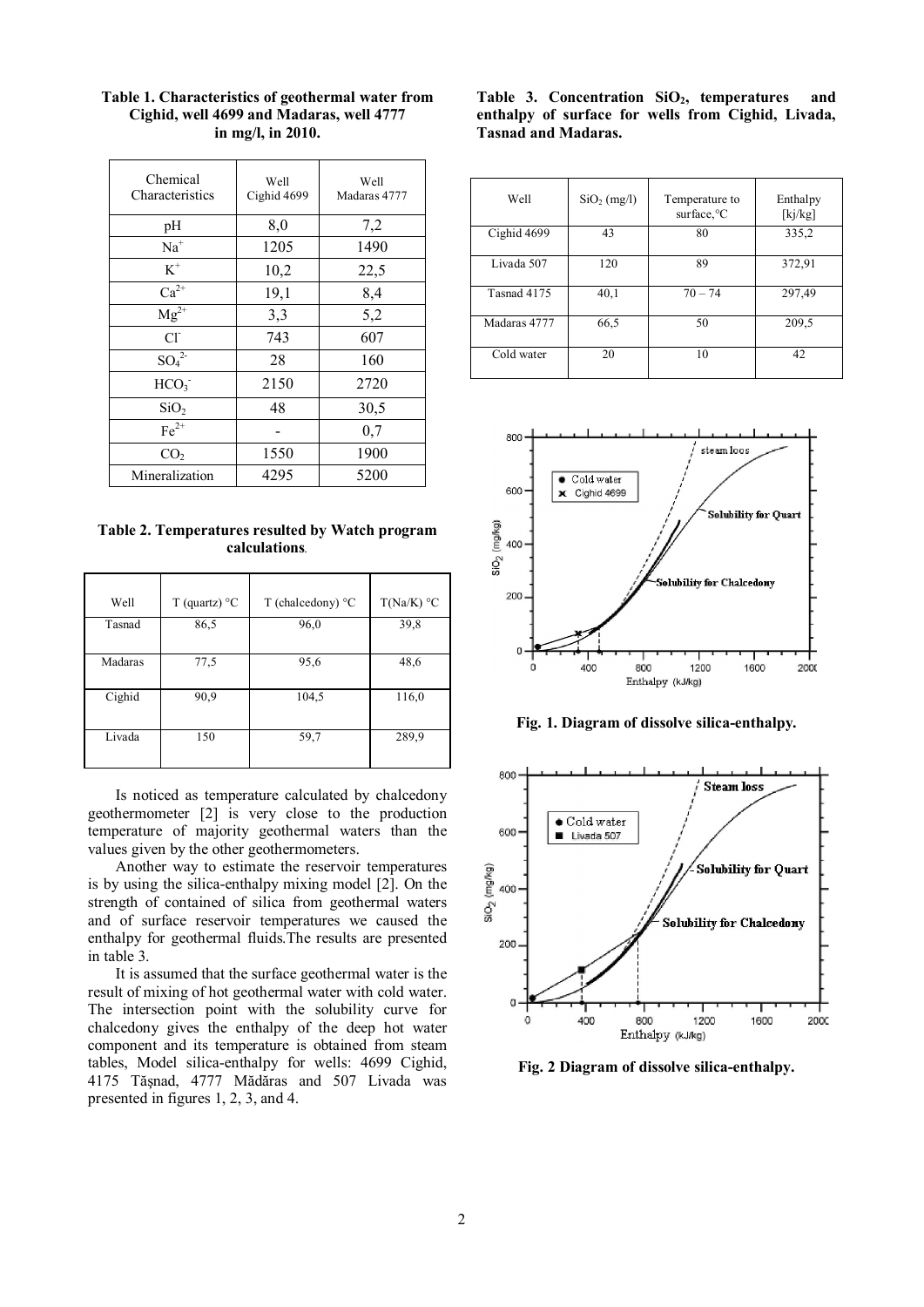

**Fig. 3. Diagram of dissolve silica-enthalpy.** 



**Fig. 4. Diagram of dissolve silica-enthalpy.** 

## **3. RESULTS AND DISCUSSIONS**

The reservoir temperatures finded out with silicaenthalpy model are presented in table 4.

**Table 4.Temperatures resulted by silica-enthalpy model calculations.** 

|              | SiO <sub>2</sub> | Enthalpy in        | Hot water      |
|--------------|------------------|--------------------|----------------|
| Well         | (mg/l)           | reservoir, [kj/kg] | temperature in |
|              |                  |                    | reservoir, °C  |
| Cighid 4699  | 43               | 476,28             | 113,4          |
| Livada 507   | 120              | 780,62             | 186,1          |
| Tasnad 4175  | 40,1             | 451,01             | 107.4          |
| Madaras 4777 | 66,5             | 701,40             | 167            |
| Cold water   | 20               | 42                 | 10             |

At Livada, well 507 the temperature calculated by mixing model is 186,1°C, and for well 4777 of Mădăras the temperature calculated by mixing model is 167°C, therefore differed the temperature calculated by chalcedony geothermometer. The difference compared to the wellhead temperature is assumed to be due to mixing with cold water in the upper layers or due to contact by the cold rocks.

At Tăşnad, well 4175 and at Cighid, well 4699 this temperature calculated by mixing model is 113,4°C, respectivly 106,1°C. For this geothermal wells, the temperatures calculated by chalcedony geothermometer is 96,0°C for geothermal water of Tăşnad and 104,5°C for geothermal water of Cighid. The temperatures calculated by chalcedony geothermometer is very close to the production temperatures of geothermal waters from Tăşnad, well 4175 and from Cighid, well 4699.

**Table 5. The values of saturation indices of minerals may be separated by cooling the geothermal water in the 4699 well at different temperatures in Cighid, in 2010.** 

| $\Gamma$ emp.                      | Log.<br>Q/K<br>(Anh)<br>yd.) | Log.Q<br>/K<br>(Calcit<br>e)  | Log.Q<br>/K<br>(Chalc<br>.)   | Log.Q/<br>K<br>(Quartz                  |
|------------------------------------|------------------------------|-------------------------------|-------------------------------|-----------------------------------------|
| 8<br>$\overline{c}$                | 2,791                        | 1,125                         | 0,011                         | 0,34                                    |
| 6<br>0                             | 2,759                        | 1,165                         | $-0,041$                      | 0,281                                   |
| $\overline{4}$<br>$\boldsymbol{0}$ | 2,891                        | 1,007                         | 0,179                         | 0,524                                   |
| $\overline{c}$<br>5                | 2,989                        | 0,897                         | 0,361                         | 0,711                                   |
| $Temp.$ <sup>o</sup> C             | Log.<br>Q/K<br>(Tal<br>c)    | Log.Q<br>/K<br>(Woll<br>ast.) | Log.Q<br>/K<br>(Chrys<br>ot.) | Log.Q/<br>K<br>(Amorp<br>h.<br>Silica.) |
| 8<br>$\mathbf{2}$                  | 4,34<br>9                    | 3,779                         | 1,795                         | $-0,748$                                |
| 6<br>$\boldsymbol{0}$              | 4,61<br>7                    | $-3,64$                       | 2,197                         | $-0,783$                                |
| $\overline{4}$<br>$\mathbf{0}$     | 3,53<br>1                    | 4,224                         | 0,536                         | $-0,643$                                |
| $\overline{2}$<br>5                | 2,71<br>8                    | 4,698                         | $-0,786$                      | $-0,511$                                |

 By the use of the program it was calculated the ionic activity Q corresponding to different minerals in the brine and it was compared with the theoretical solubility, K, of the respective minerals. When  $Q \le K$  the saturation index is negative and the solution is undersaturated with respect to the mineral considered. When Q >K the solution is supersaturated and when  $Q = K$  the solution is exactly saturated or in equilibrium with the mineral in respect. Changes in water by cooling within the system during utilization can by modelled and subsequent changes in chemistry evaluated. This is an important tool for the assessment of scaling problems.

The results obtained by the Watch program are presented in figures 5 and 6.